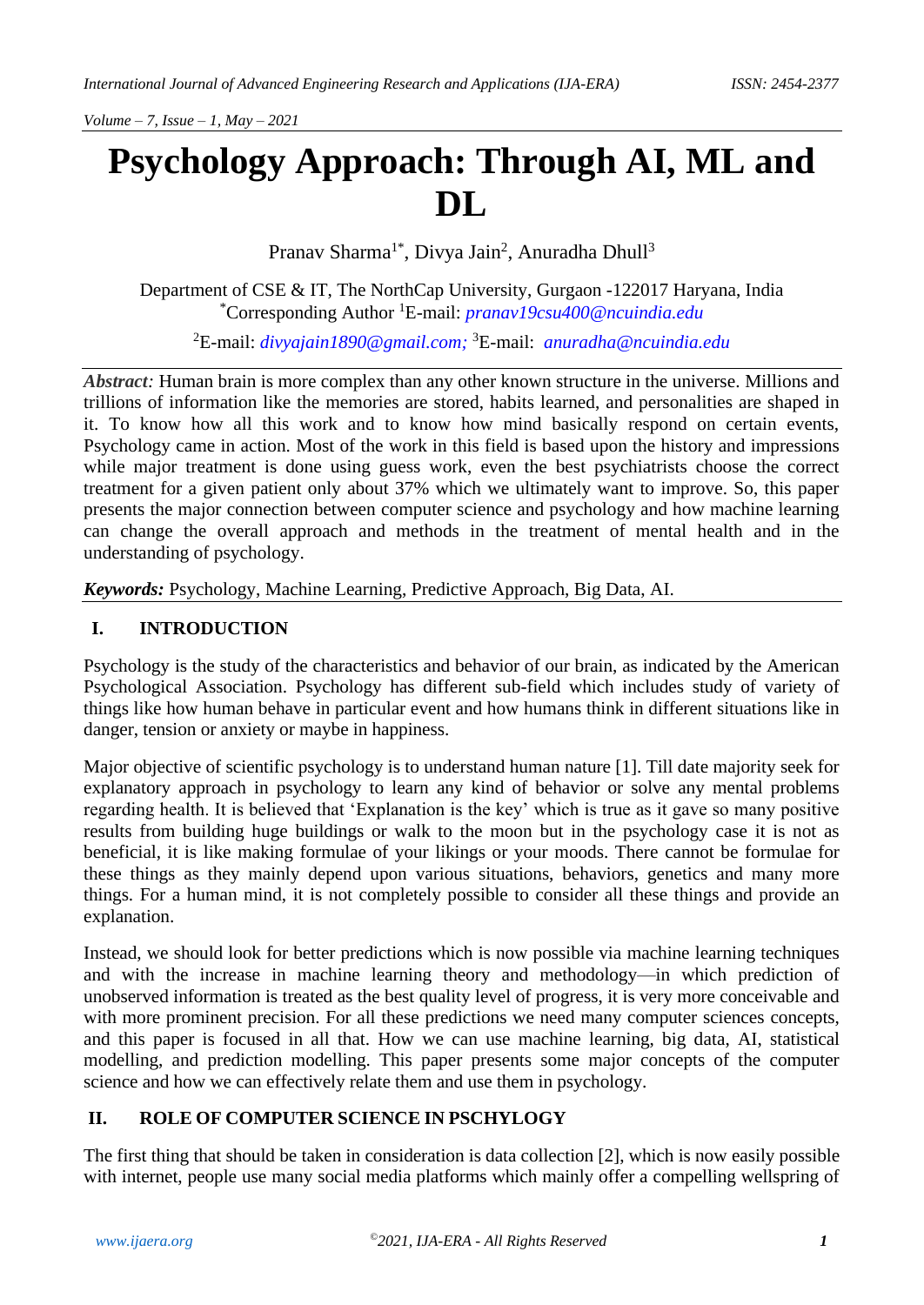rich and personal advanced data. Everything from their own pictures, how old are they, sex, status of marriage, spot of root, work, and schooling past to inclinations and all those things that they perform in their day-to-day life [2]. Moreover, everything is coming from the user directly like the messages, post and all other updates. Also, online studies or surveys are coordinated inside a web-based media stage and would then be able to be effortlessly associated with the data from clients' web-based media profiles [3]. AI scientists can gather more conventional psychological evaluation information, for example, scores on character polls [6]. Figure 1 shows major methods which are described in the paper.



Figure 1. Concepts to enhance psychology

## *A. Big Data*

Big data operates on the information or data that is way too big to handle by conventional means [7]. From a long time, the problem to operate huge data sets has been there, big data helps to solve this now-a-days. The "information" of Big Data is separated into information that is not structured: crude, advanced data, for example, text or pictures. A common illustration of not structured information could be an assortment of messages from social handles. Raw messages data from Twitter incorporates numerous snippets of data, for example, the content of the messages, number of devotees of the social handle, and whether it was a re-message [7]. Here, we can take example of 'twitter'.

Big data applications give us many new options in the field of psychology. Huge sets of data and the huge type of application caught in these information give analysts of brain science the chance to direct an effective research. Re-searchers may test hypotheses on gigantic information that depend on genuine person conduct [7].

Also, big data also additionally presents difficulties to current and future psychologists. With the SAM approach which is a split/analyze/meta-analyze, we expected to bring down the limit for taking part in enormous information re-search [4] It likewise speaks to an important commitment to psychometrics by giving a lot of information for examination. One illustration of this is the treatment of human versatile lead and conduct that underlie examples of social advancement. It likewise eliminates the cut off to by member test size, especially on account of examination on non-clinical populaces or managing social wonders in regular settings or explicit societies [7].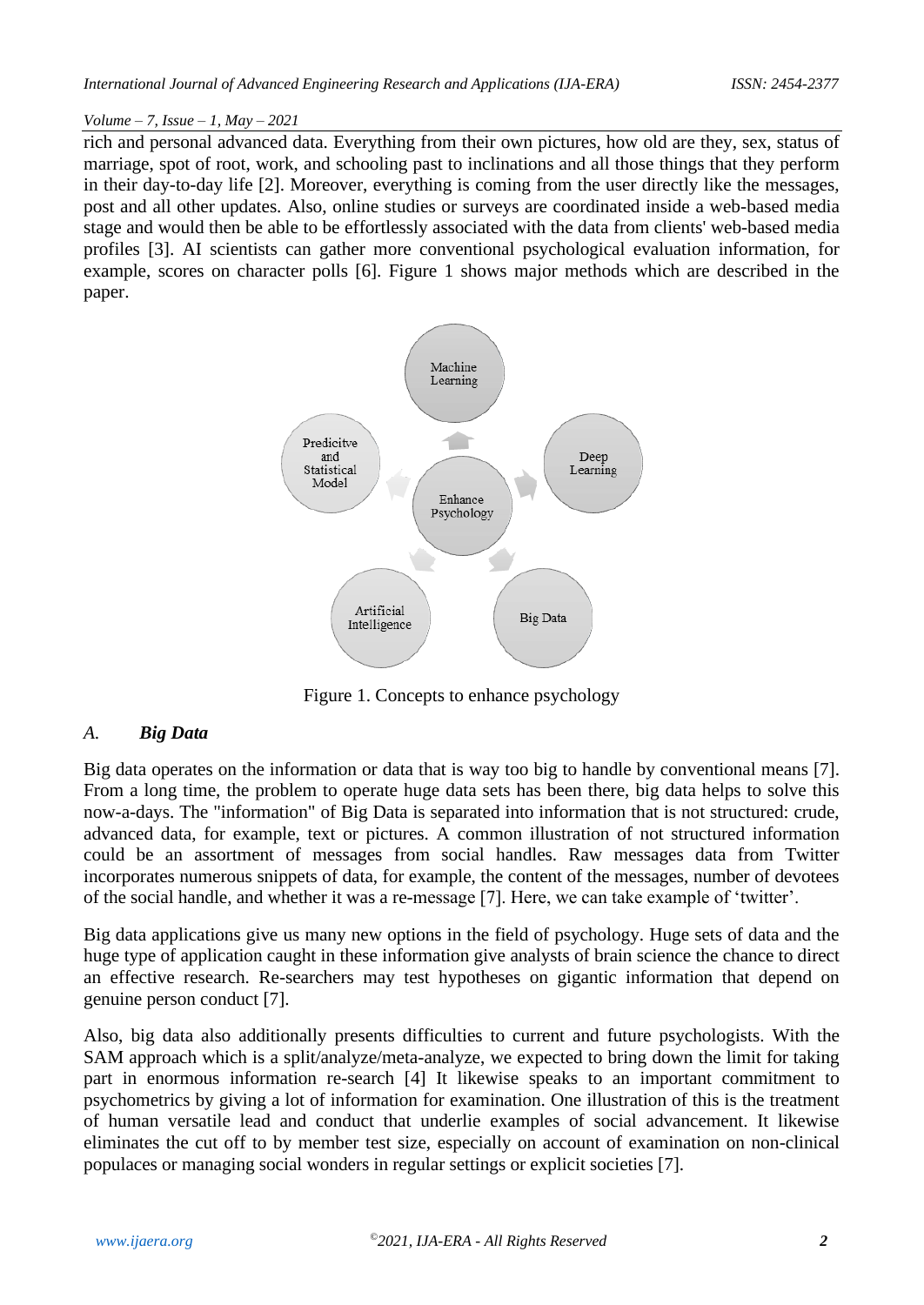There are mainly four steps for any assignment regarding big data: data management planning, data acquisition, data processing, and data analytics. Further this data is analyzed which is basically data mining that includes search of patterns and associations in given data so that prediction can be done [7]. Also, it continues from a fine-grained, base up investigation of the information that in-tends to consider whatever number highlights of the information as could be al-lowed. These investigations can be utilized by analysts in psychology on both information from customary examinations and information gained from huge information sources. The attention can be on the data part of Big Data [7]. Figure 2 shows how big data in psychology is inter-related with safety science and all these play an important part in why we should use big data.





## *B. Psychology using Machine learning*

Psychology using Machine learning can have a deep impact on psychology, especially in understanding the deep patterns hidden behind the things we do and why we do them. In general, machine learning can be used to figure out patterns in any form of structured or unstructured data. Now the observations from psychological experiments would fall in any of these two categories.

Yes, ML could help answer so many questions about not only the neural or materialistic aspects of the human brain (by analyzing the signals gathered using various devices) but also some higher-level aspects like mindfulness, happiness, other emotions, and the absence of the same [5].

It should be used as an instrument to read data and interpret it accordingly. Now thinking about how the machine learning should be used in under-standing human behavior and personality characteristics [7].

Some AI frameworks endeavor to kill the requirement for human instinct in the investigation of the information, while others embrace a community-oriented methodology among human and machine. Human instinct cannot be altogether killed since the planner of the framework should indicate how the information are to be spoken to and what instruments will be utilized to look for a portrayal of the information [5]. AI can be seen as an endeavor to robotize parts of the logical technique [9]. It is used in changing the overall approach of the psychology i.e., going from explanatory to predictive and now-a-days prediction is all about machine learning.

Also, application of ML in psychometrics, whose recent example is when a large amount of social media information (on over 50.000 participants) for predicting the characteristics of social media (FB) profile owners based on their day to day. This research yielded a profoundly persuasive publication were the authors indicated how FB-based practices (i.e., likes) could be utilized to distinguish private attributes with high exactness [9].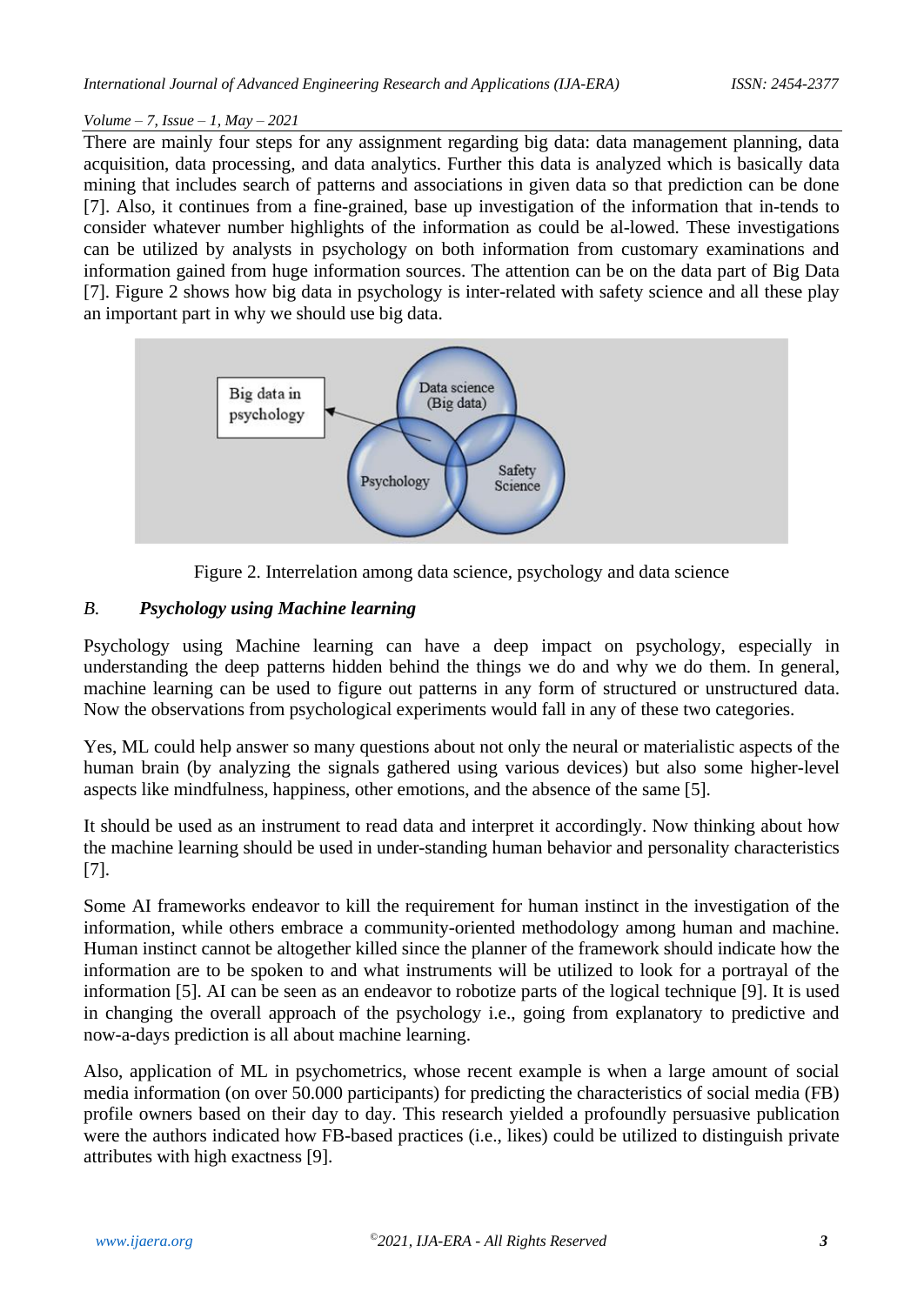Another application can be a psychometric Credit Score is a predictive model based on a microcredit applicant's psychological and behavioral profile which is a substitute of the FICO score used for banked applicants, which, in turn, is mainly based on bureau data and credit cards historical records [9].

Also, machine learning to try and find specific brain regions and/or changes in specific imaging biomarkers, like amyloid levels, volume of different regions, etc., that might be related to specific cognitive processes/measurements and then track how those change over time [10].

Overall, since neuroimaging studies tend to produce very large datasets that contain data from several sources, machine learning techniques are of great use in analyzing such data [12]. Figure 3 shows basic idea behind machine learning.



Figure 3. Basic idea behind Machine Learning.

## *C. Deep Learning*

Deep learning has revolutionized predictive modelling in topics such as computer vision and natural language processing several benefits of the deep learning approach to predictive modelling. There can be three basic deep learning models that generalize linear regression: The feed forward neural network (FNN), the recurrent neural network (RNN), and the convolutional neural network (CNN) [6].

It can leverage big data sets to obtain highly accurate predictions as society becomes increasingly digitized, psychologists will have greater access to large data sets that will be difficult to effectively analyze without using deep learning. Deep learning algorithms may be able to capitalize on huge data sets such as observations from internet sources (e.g., websites, blogs, and social media), cell phone behaviors, and genomic data sets to predict psychological out-comes with unprecedented accuracy [18].

It leverages small correlations for accurate predictions. Deep learning algorithms excel at discovering intricate relationships between large numbers of variables. Many phenomena studied by psychologists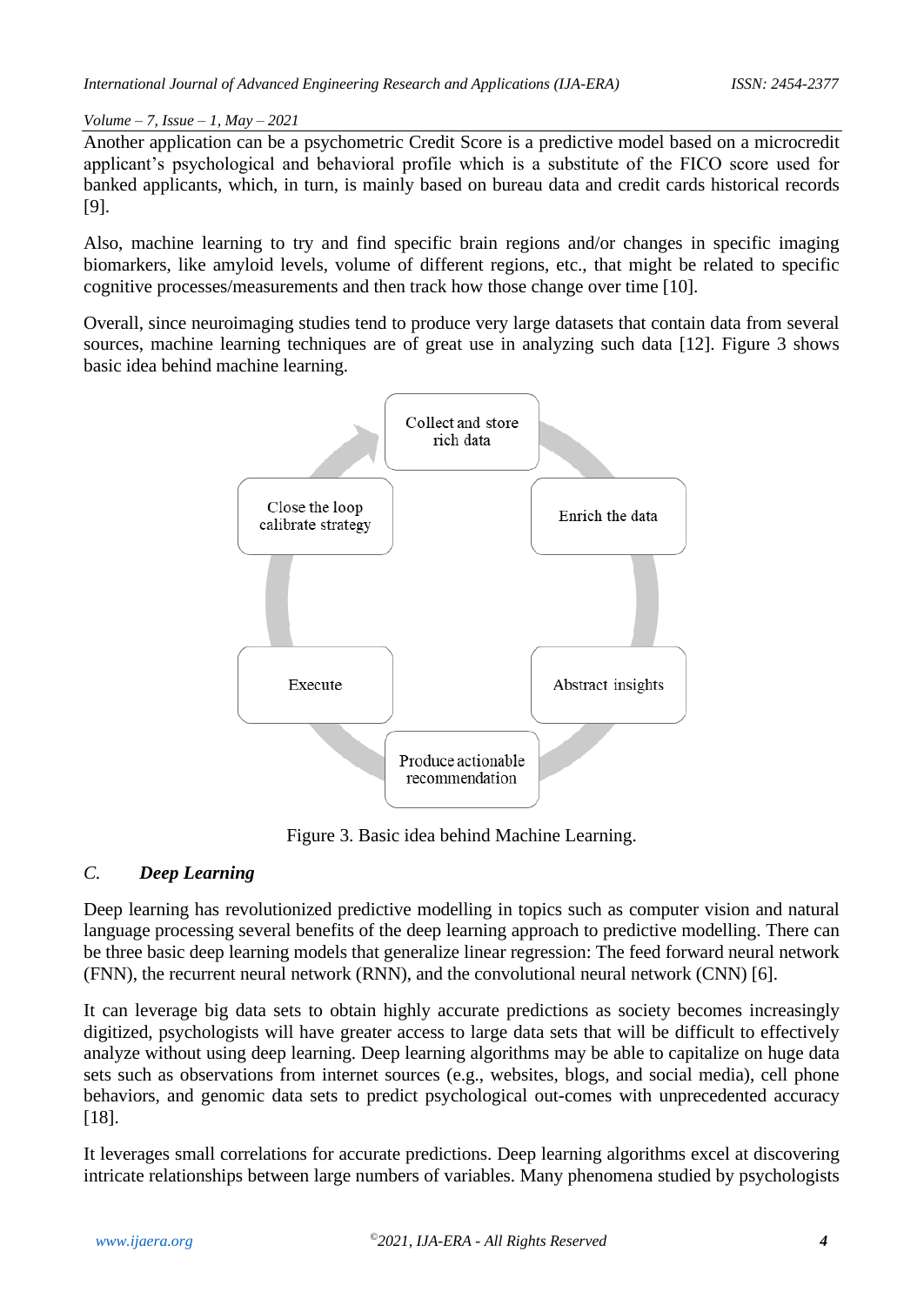are likely influenced by many weak causal factors that interact in complicated ways – that is, "everything correlates with everything else" [21].

It reduces the need for feature engineering. Psychologists usually need to think carefully about including meaningful, theoretically-relevant variables in models to obtain accurate, generalizable predictions – that is, predictive modelling in psychology often requires careful feature engineering [22].

Its algorithms often obtain higher predictive accuracy than other machine learning algorithms when the observations are sequences or images.

## *D. Artificial Intelligence*

Artificial Intelligence has increased clinical application in psychological benefit administration. With improvements going in 'online psychotherapists and online robots in mental disorder and imbalance improvement and for sexual problems also, dishonestly adroit virtual and computerized experts are dynamically taking on raised level therapeutic intercessions, skilled prosperity specialists. To engage careful clinical use, good and social consequences of the growing use of epitomized AI in emotional wellness ought to be recognized and tended to [23].

Artificial intelligence uses into emotional well-being care across the fields of Psychiatry, Psychology and Psychotherapy. Developing this examination, it develops a lot of preliminary recommendations on the most capable technique to address good and social challenges in current and future uses of epitomized AI. AI robots additionally give opportunities to various types of commitment with kids experiencing autism spectrum disorders (ASDs) [24]. Youngsters with autism have been found to respond emphatically to robots, even in situations where they have trouble connecting with others [17]. Artificial intelligence empowered robots are additionally being investigated across an assortment of other psychological wellness zones including state of mind and tension issues, kids with problematic conduct, and patients who might not have a particular analysis however who might profit by help with emotional well-being concerns [16].

The best advantage of AI applications is primary, to be specific the possibility to arrive at populaces that are hard to treat through customary courses of arrangement [24]. The arrangement of some psychological wellness administrations, for instance, through low-limit, advantageous remedial mediations by means of chat bots or symbols might be especially gainful for populaces living in asset helpless settings. For those living in far off or provincial areas or in settings where on location emotional wellness administrations are scant, savvy applications can increment geological access and give some negligible psychological well-being care administrations where they are generally missing [25]. The equivalent may likewise be valid for people living in higher pay nations who don't have protection or whose protection doesn't cover treatment [23]. Figure 4 shows AI relationship.



Figure 4. Shows AI relationship.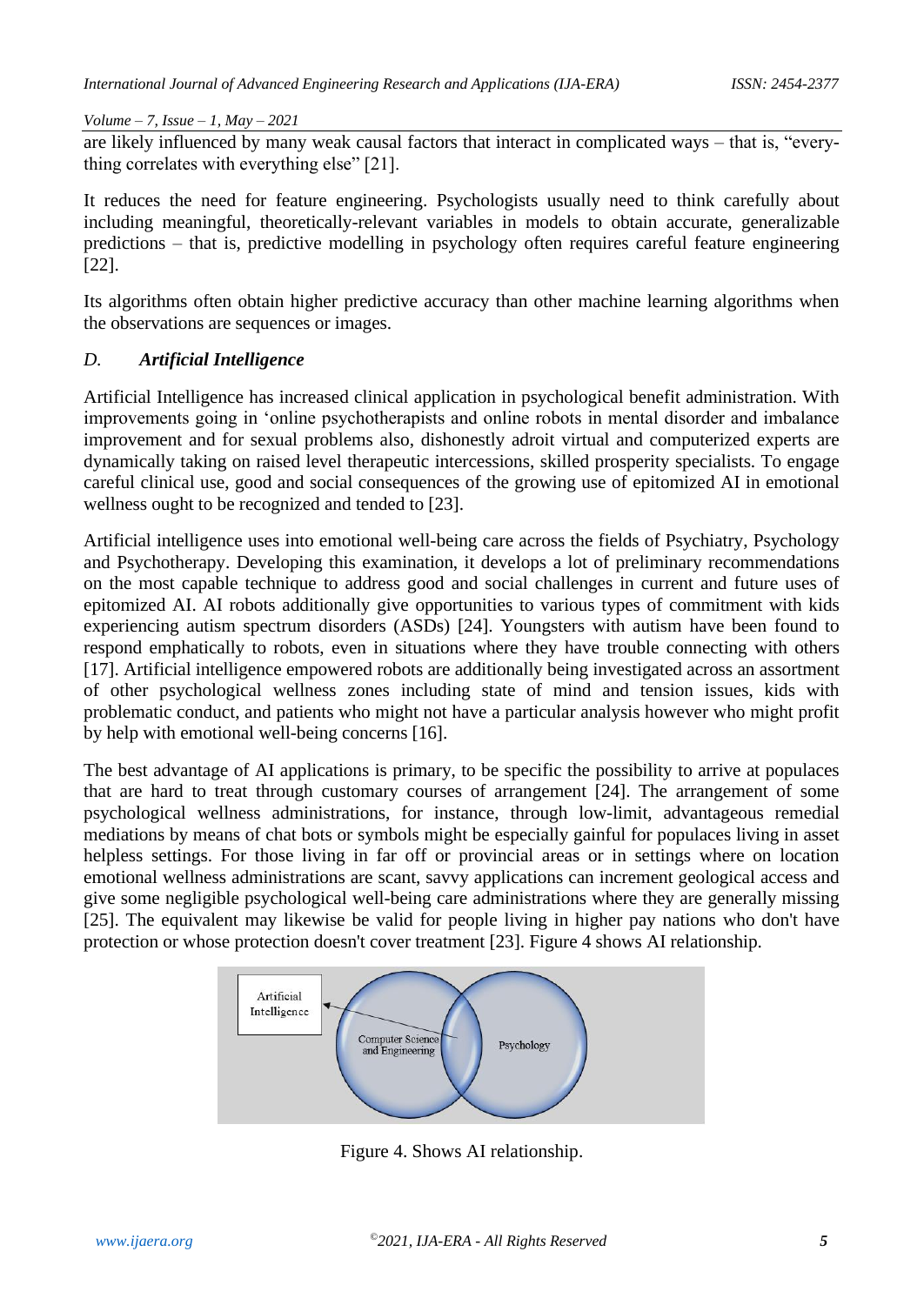# *E. Predictive Modeling*

Predictive modelling is basically a method that uses data to form models so that analysis and prediction can be done effectively. In predictive modelling f^ is used to make predictions from new information. Also creating expectations from fˆ leads to have difficulty of different elevation, contingent upon the unpredictability of f^ and on the kind of forecast produced. The ideas of overfitting, cross-approval, and regularization, and the issue of sample [10]. We can contend that shortterm focus on prediction can eventually improve our capacity to clarify the reasons for conduct in the long haul. Accordingly, an emphasis on prediction can be seen not as a rival of clarification, but instead as a complementary objective that can at last increment theoretical understanding [1]. Table 1 summarizes the key concepts of computer science and their application in psychology.

| Concept                        | <b>Definition</b>                                                                                                                                                                                                                                                                                                                                                                                                                                                      | <b>Application in Psychology</b>                                                                                                                                                                                                                       |
|--------------------------------|------------------------------------------------------------------------------------------------------------------------------------------------------------------------------------------------------------------------------------------------------------------------------------------------------------------------------------------------------------------------------------------------------------------------------------------------------------------------|--------------------------------------------------------------------------------------------------------------------------------------------------------------------------------------------------------------------------------------------------------|
| Deep Learning<br>[6]           | Deep learning is ambit of machine learning.<br>It puts emphasis on study successive layers<br>of increasingly meaningful representation                                                                                                                                                                                                                                                                                                                                | Predictive modelling in topics such as<br>Vision of computer and NLP.[27]                                                                                                                                                                              |
| Big Data [7]                   | and complex informational<br>Enormous<br>indexes that might be dissected with AI and<br>other progressed information insightful<br>strategies to find pattern, identify gesture,<br>and form question which are hard to think<br>informational<br>with<br>modest<br>more<br>indexes.[28]                                                                                                                                                                               | Reading data for psychological research to<br>and<br>systematically<br>analyze<br>extract<br>information about human behavior.[28]                                                                                                                     |
| Artificial<br>Intelligence [8] | Artificial intelligence (AI), is maturity that<br>is shown by machines, dislike the common<br>mindfulness shown by people or creatures.<br>It is defined as the field of the investigation<br>of "smart specialists":                                                                                                                                                                                                                                                  | Support for specific tasks in Computation as<br>an extra ability for therapeutic purposes,<br>also things that are as of now exist and<br>furthermore investigating the ideas and<br>components that triggers the standards of<br>conduct of a person. |
| Prediction<br>Models [1]       | Models that use statistics and analysis to<br>predict outcomes and they can be used at<br>any type of anonymous situations                                                                                                                                                                                                                                                                                                                                             | Use to enhance the predictive approach in<br>Psychology.                                                                                                                                                                                               |
| <b>Statistical Model</b>       | A statistical model is numerical exemplary<br>which encapsulates a bunch of graphical<br>taking<br>the<br>suspicions<br>age<br>of test<br>information (and comparative information<br>from a bigger populace) and making it<br>more understandable                                                                                                                                                                                                                     | For Statistical graphs, data and model<br>Visualization as well as exploring and<br>Understanding model diagnostics.                                                                                                                                   |
| Machine<br>Learning [9]        | Machine learning (ML) is basically a<br>subject about computer data and model that<br>improves on its own through experience]<br>Its methods form pattern or rules from<br>initial info called as "training data", for<br>basically making accurate predictions or<br>without<br>decisions<br>being<br>especially<br>programmed to do so. Its algorithms have<br>so many types of applications, such as to<br>filter emails and computer vision, is used<br>immensely. | Everything<br>from<br>like<br>starts<br>here<br>application<br>psychometrics<br>and<br>every<br>prediction model use machine learning for<br>better results. Interpreting brain images or<br>calculating psychometric credit score.                    |

Table 1. Key concepts of computer science and their application in psychology.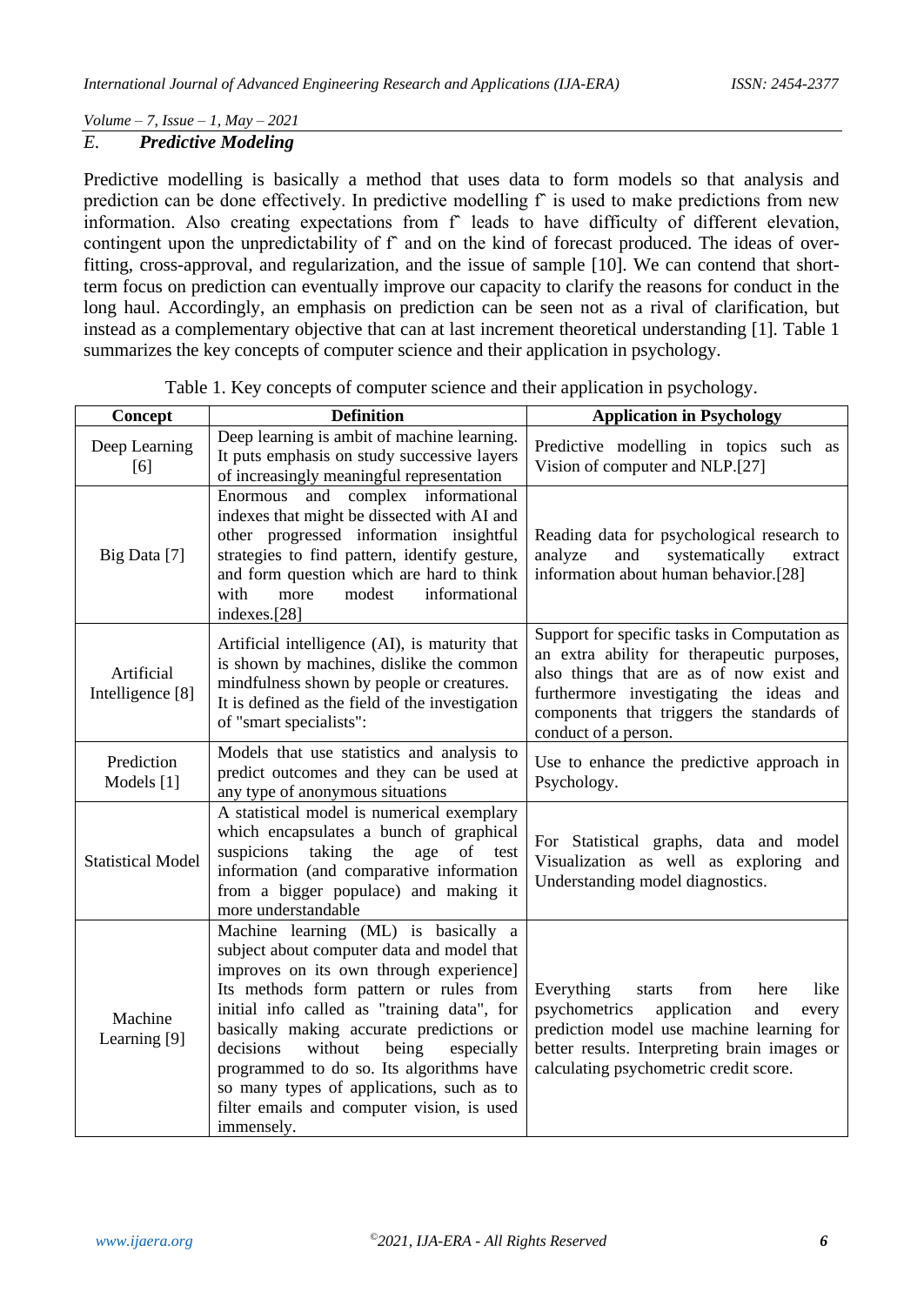# **III. RELATED WORK**

In [1], authors discussed about the approach in learning human behavior and how predictive approach plays an important role in understanding psychology where-as it is more effective now-a-days using machine learning concepts. Also, author emphasis on how prediction is the key factor in psychology as we cannot rely on finding reason in every field. Now we just must find more and more ways to improve our prediction where Computer science comes in action.

Author in [3] tells how computed decisions in clinics helps to cure adult mental problems, also some major benefits regarding this approach and how widely it can be used. Majorly works brilliantly in problems like smoking, phobia, and panic attacks.

In [4], authors represent the uses and application of Big data in psychology and how it can used to test theories based on huge datasets, he describes SAM approach to analyze big data. He intended to bring down the limit for taking part in large information research. Things Psychologists seek can't be concluded by some low number of people survey or with small data, we need huge data and information so that accuracy of over prediction can be increased and to handle this huge data we need big data. There are two examples in the paper i.e., world values data and airlines data which are handled via SAM approach.

Authors in [6] gave the application of deep learning majorly in predictive modeling in topics such as computer vision aid natural language processing. He also elaborated that it is not commonly applied to psychological data. Then author discusses three basic deep learning models that generalize regression: FNN, RNN and CNN. At last, he emphasis on how machine learning and deep learning can combine with research and help psychologist to predict human nature and behavior more accurately and reliably.

Authors in [7], give information about how researchers can do their own re-search using massive data as an option. Authors introduce big data addition and problem-solving concepts so that behavioral science project idea can be introduced, Paper introduces four major steps for research: data acquisition, data processing and data analytics. We can easily access essential information from vast data and compliment traditional research.

In [8], author discuss about the basic AI Vs human's conspiracy. As major scientist and intelligent people are taking about how after some time AI filled machine will overcome the humans. Author mentions on how everything has its boon and bane while with AI, it has so many benefits which we stated above and some bad effects among humans like AI can take over some human functions.

In [9], authors first emphasize on the concepts of machine learning like big da-ta, AI and statistical modelling. They form three generation to do personality assessment through machine learning research which they considered as an important part in understanding behavior and personality traits. Mainly three major steps were there to judge personality: data collection, data extraction, and prediction of personality characteristics. Also discussed about some major applications of machine learning in judging personality and bringing ML in highlights of the progression which can be obtained by using it.

In [10], author gave a approach to detect depression. Major steps were data pre-processing - word embedding which include Skip-gram, CBOW, Optimized and random and at last data is sent to neural network. It is achieved using CNNs and RNNs that are most functional deep neural architecture and an important approach in natural language processing.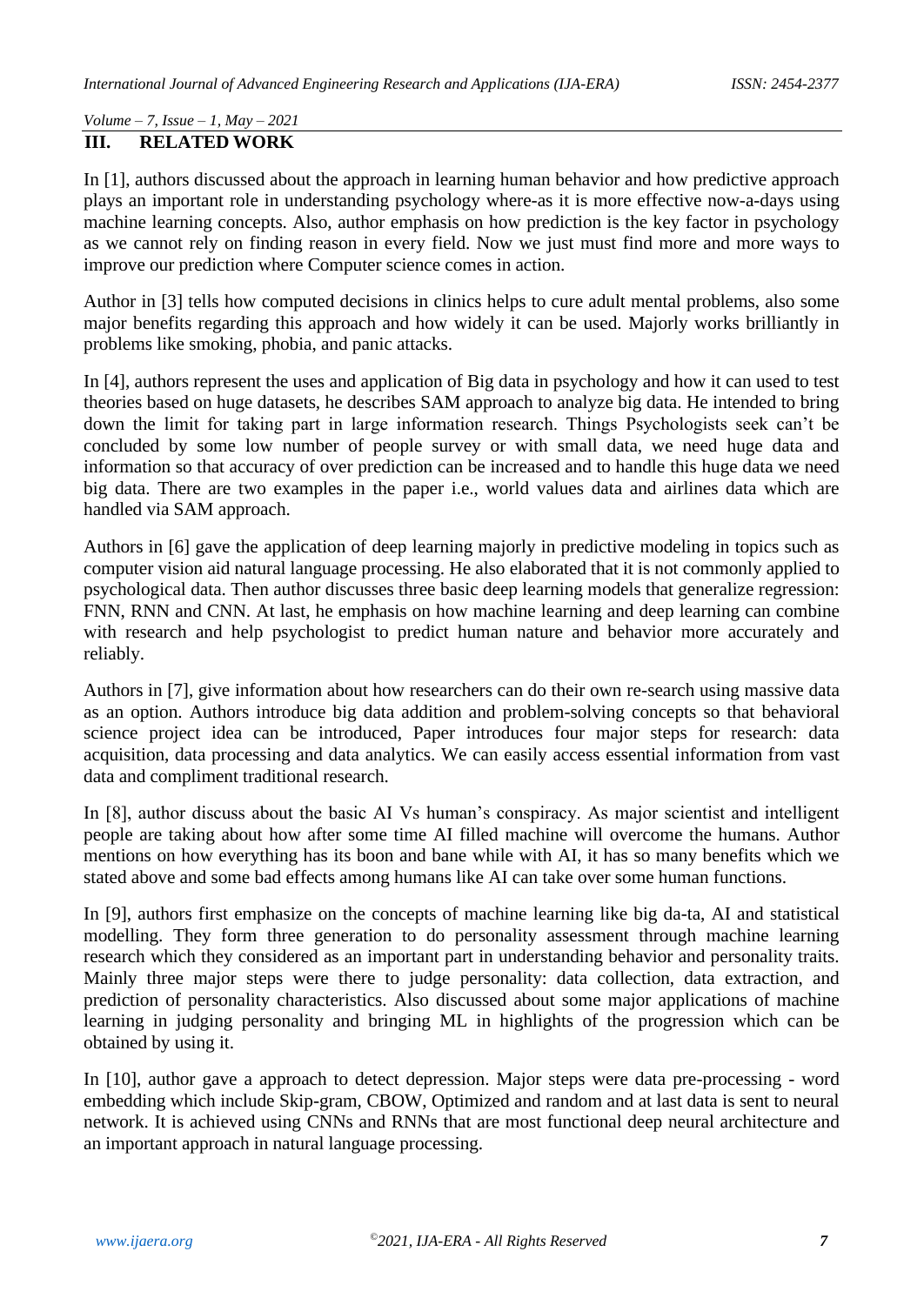In [13], authors emphasis on how both predictive accuracy and explanatory power differ from each other and how they play different role. While scientific work also become of low quality and its progress also becomes slow if we ignore the prediction involved in it. Also, we can conclude that things only using predictive approach also must search for not using any explanatory approach. Important thing to note was that neither of the approach is fundamental and both have different benefits and approach. Also, statistical model should be considered as they can be very useful.

In [14], HCI is majorly discussed and how it relates computer science and psychology. It basically provides a test domain for using psychological theory in computer and technology.

In [18], it is all about the challenges that are there for using ML techniques as well as the points that can be covered for overcoming mental health issues. Author also discussed how ML showed a scope of advantages across the zones of finding, treatment and support, research, and clinical organization.

## **IV. CONCLUSION**

As of now we are suffering from a world pandemic. The disease is not all about therapeutic treatment, it also has a major psychological side. Research expresses that the greater part of novel covid-19 recovered patients showed manifestations of confusion, tension, hallucination, PTSD, sleep deprivation and make them inclined to encounter depression and habitual problem. This problem is not only for a specific disease whereas psychology problems are very common among people of different age groups suffering from any disease. Whereas the rate of problems or disease in psychology area is much more than the rate at which we can solve these problems so this article presents a review on different computer science approaches or technologies so that we can boost the treatment in psychology and able to understand the human behavior or nature more accurately so that any pitfall can be cured.

**Conflict of interest:** The authors declare that they have no conflict of interest.

**Ethical statement:** The authors declare that they have followed ethical responsibilities.

## **REFERENCES**

- [1] Yarkoni, T., & Westfall, J. (2017). Choosing prediction over explanation in psychology: Lessons from machine learning. Perspectives on Psychological Science, 12(6), 1100-1122.
- [2] Anderson, Ross, and Tyler Moore. "Information security: where computer science, eco-nomics and psychology meet." Philosophical Transactions of the Royal Society A: Math-ematical, Physical and Engineering Sciences 367.1898 (2009): 2717-2727.
- [3] Marks, Isaac, Susan Shaw, and Richard Parkin. "Computer-aided treatments of mental health problems." Clinical Psychology: Science and Practice 5.2 (1998): 151-170.-
- [4] Bleidorn, W., & Hopwood, C. J. (2019). Using machine learning to advance personality assessment and theory. Personality and Social Psychology Review, 23(2), 190-203.
- [5] Bone, Daniel, et al. "Signal processing and machine learning for mental health research and clinicalapplications [perspectives]." IEEE Signal Processing Magazine 34.5 (2017):196-195.
- [6] Cheung, M. W. L., & Jak, S. (2016). Analyzing big data in psychology: A split/analyze/meta-analyze approach. Frontiers in psychology, 7, 738.
- [7] Jain, D., & Singh, V. (2021), "A Fast Parallel Classification Model for the Diagnosis of Cancer", Recent Advances in Computer Science and Communications (2021) 14: 291
- [8] Orabi, Ahmed Husseini, et al. "Deep learning for depression detection of twitter users." Proceedings of the Fifth Workshop on Computational Linguistics and Clinical Psychology: From Keyboard to Clinic. 2018.
- [9] Fuchs, Alfred H., and Rand B. Evans. "Psychology as a science." Handbook of Psychol-ogy, Second Edition 1 (2012).